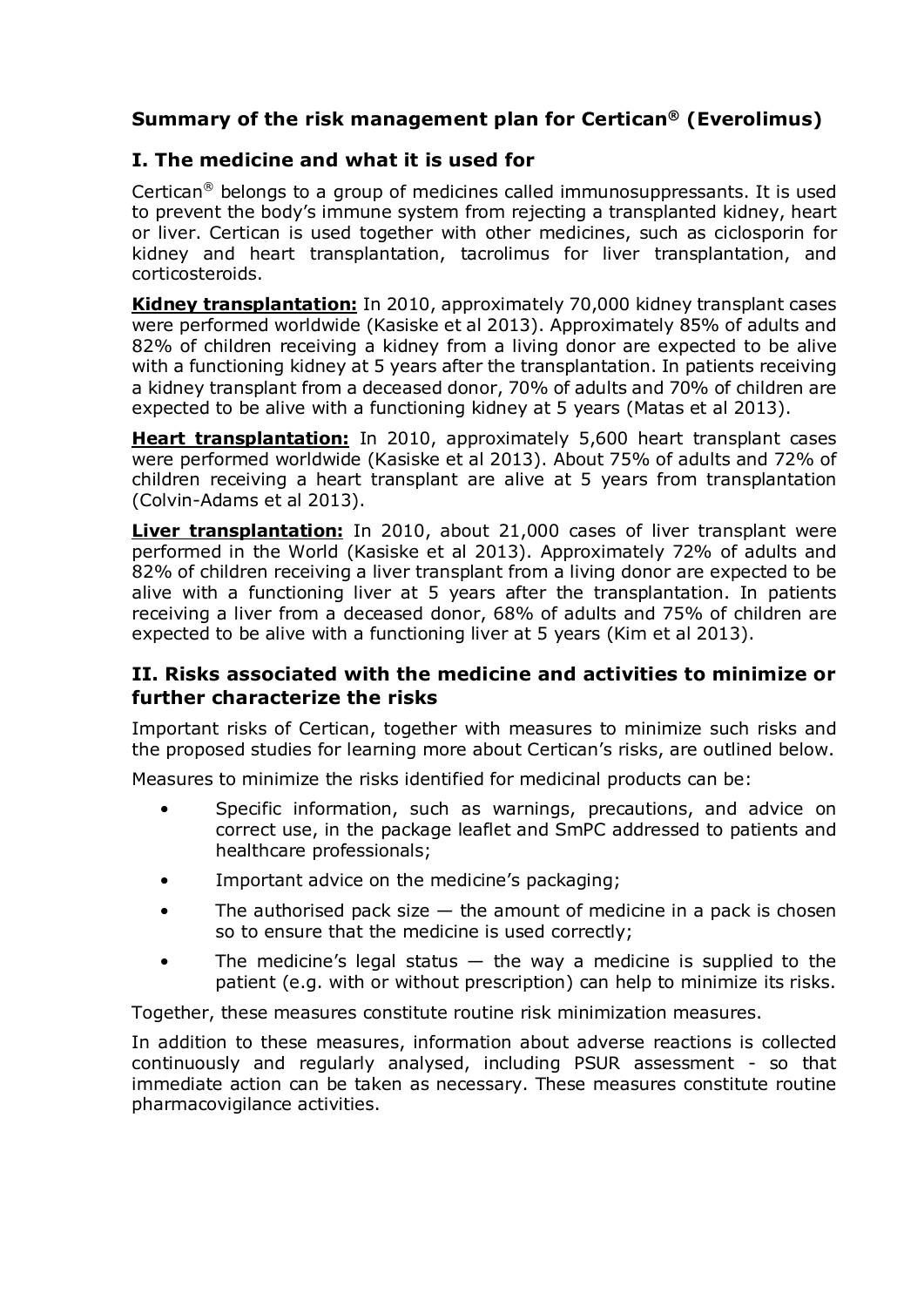If important information that may affect the safe use of Certican is not yet available, it is listed under 'missing information' below.

## **II.A: List of important risks and missing information**

Important risks of Certican are risks that need special risk management activities to further investigate or minimize the risk, so that the medicinal product can be safely taken. Important risks can be regarded as identified or potential. Identified risks are concerns for which there is sufficient proof of a link with the use of *Certican*. Potential risks are concerns for which an association with the use of this medicine is possible based on available data, but this association has not been established yet and needs further evaluation. Missing information refers to information on the safety of the medicinal product that is currently missing and needs to be collected (e.g. on the long-term use of the medicine);

| Table 1 | List of important risks and missing information |
|---------|-------------------------------------------------|
|---------|-------------------------------------------------|

| <b>Important identified risks</b> | New onset diabetes mellitus (NODM)                                                 |
|-----------------------------------|------------------------------------------------------------------------------------|
|                                   | Thrombotic microangiopathies (TMA)                                                 |
|                                   | Malignancies                                                                       |
| <b>Important potential risks</b>  | Impaired male fertility                                                            |
|                                   | Unfavourable outcome of everolimus exposure<br>during pregnancy and breast-feeding |
| <b>Missing information</b>        | Use in pediatric population                                                        |
|                                   | Severe liver function impairment                                                   |
|                                   | Patients at high immunological risk                                                |

#### **II.B: Summary of important risks**

| Table 2<br>(NODM)                                          | <b>Important identified risk: New onset diabetes mellitus</b>                                                                                                                                                                                                                                                                                                                                                       |
|------------------------------------------------------------|---------------------------------------------------------------------------------------------------------------------------------------------------------------------------------------------------------------------------------------------------------------------------------------------------------------------------------------------------------------------------------------------------------------------|
| <b>Evidence for linking</b><br>the risk to the<br>medicine | Current evidence is based on the review of clinical trial data,<br>published literature and post marketing evidence (Montori et<br>al 2002, Fabrizi et al 2005, Cosio et al 2001, Kasiske et al 2003,<br>Woodward et al 2003, Davidson et al 2003, Gourishankar et al<br>2004, Abbott et al 2005, Matas et al 2002, Rodrigo et al 2006,<br>Johnston et al 2008, Hariharan 2006).                                    |
| <b>Risk factors and risk</b><br>groups                     | Risk factors have not been identified in Certican studies<br>specifically.                                                                                                                                                                                                                                                                                                                                          |
|                                                            | Otherwise, unmodifiable factors predisposing to development<br>of NODM have been described as: older age, black and hispanic<br>ethnicity, and family history of diabetes mellitus. Modifiable<br>risk factors include overweight/obesity, viral infection, drugs<br>(steroids, CNIs), and dosage. Also, the use of mTOR inhibitors<br>has been described as a factor (Rodrigo et al 2006; Johnston<br>et al 2008). |
| <b>Risk minimization</b>                                   | <b>Routine risk minimization measures</b>                                                                                                                                                                                                                                                                                                                                                                           |
| measures                                                   | SmPC Section 4.4 and Section 4.8.                                                                                                                                                                                                                                                                                                                                                                                   |
|                                                            | <b>Additional risk minimization measures</b><br>None                                                                                                                                                                                                                                                                                                                                                                |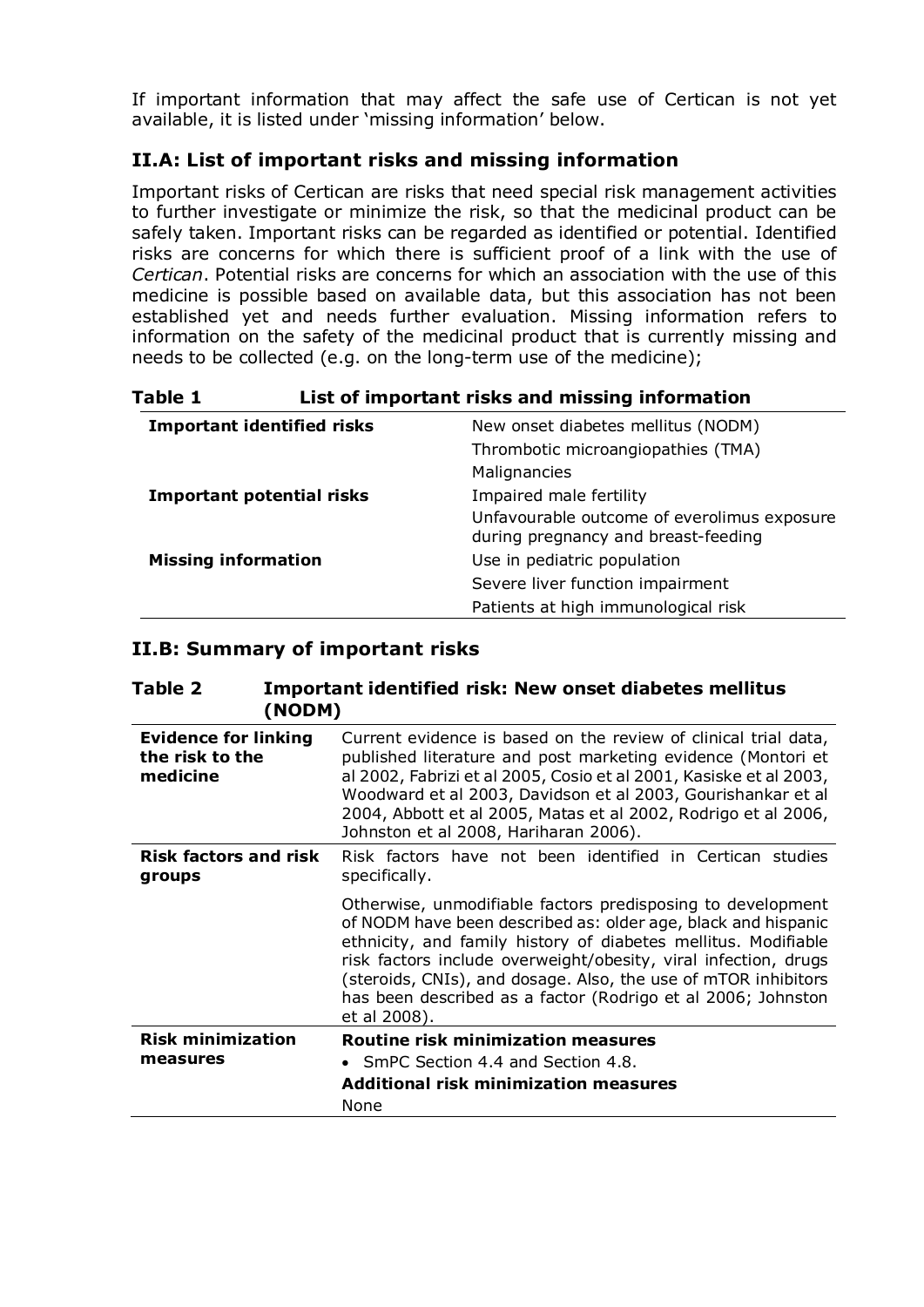| <b>Evidence for linking</b><br>the risk to the<br>medicine | Current evidence is based on the review of clinical trial data,<br>published literature and post marketing evidence (Candinas et<br>al 1994, Hochstetler et al 1994, Randhawa et al 1996, Zent et<br>al 1997, Bren et al 1998, Zarifian et al 1999, Reynolds et al<br>2003, Ponticelli and Banfi 2006, Ponticelli 2007).                                                                                           |
|------------------------------------------------------------|--------------------------------------------------------------------------------------------------------------------------------------------------------------------------------------------------------------------------------------------------------------------------------------------------------------------------------------------------------------------------------------------------------------------|
| <b>Risk factors and risk</b><br>groups                     | Familial or idiopathic TMA can exist in individuals in the<br>absence of transplantation and use of drugs, the familial form<br>being linked to genetic disorders. Such individuals can have a<br>considerably increased risk of recurrent TMA, making it<br>important for such a predisposition to be looked for in the<br>routine screening of renal failure patients who are candidates<br>for transplantation. |
|                                                            | In transplant recipients, ischemia-reperfusion injury, acute<br>rejection, and viral infection have been described as<br>predisposing to TMA, as well as therapy with CNI and mTOR<br>inhibitors.                                                                                                                                                                                                                  |
| <b>Risk minimization</b>                                   | Routine risk minimization measures                                                                                                                                                                                                                                                                                                                                                                                 |
| measures                                                   | • SmPC Section 4.4 and Section 4.8.                                                                                                                                                                                                                                                                                                                                                                                |
|                                                            | <b>Additional risk minimization measures</b>                                                                                                                                                                                                                                                                                                                                                                       |
|                                                            | None                                                                                                                                                                                                                                                                                                                                                                                                               |

#### **Table 3 Important identified risk: Thrombotic microangiopathies (TMA)**

# **Table 4 Important identified risk: Malignancies**

| <b>Evidence for linking</b><br>risk<br>to<br>the<br>the<br>medicine | Current evidence is based on the review of clinical trial data,<br>published literature and post marketing evidence (Andreone et<br>al 2003, Paya et al 1999, U.S. OPTN/SRTR 2003, Smith et al<br>2006, Adam and Hoti 2009, Faull et al 2005, Chapman and<br>Webster 2004, Kasiske et al 2004, Jensen et al 1999, Gjersvik<br>et al 2000, London et al 1995, Buell et al 2005, Campistol et<br>al 2007, ANZDATA Registry report 2008, Smith et al 2013,<br>Debray et al 2009). |
|---------------------------------------------------------------------|--------------------------------------------------------------------------------------------------------------------------------------------------------------------------------------------------------------------------------------------------------------------------------------------------------------------------------------------------------------------------------------------------------------------------------------------------------------------------------|
| <b>Risk factors and risk</b><br>groups                              | No analysis has been carried out for specific risk factors for<br>malignancy associated with everolimus.                                                                                                                                                                                                                                                                                                                                                                       |
|                                                                     | Epidemiology studies have identified the following as risk<br>factors: intensity of immunosuppression, Epstein-Barr virus<br>infection (PTLD), chronic viral hepatitis (hepatoma), and<br>duration of end-stage renal disease (renal cell carcinoma)<br>(Buell et al 2005).                                                                                                                                                                                                    |
| minimization<br>Risk<br>measures                                    | Routine risk minimization measures<br>• SmPC Section 4.4 and Section 4.8.                                                                                                                                                                                                                                                                                                                                                                                                      |
|                                                                     | <b>Additional risk minimization measures</b>                                                                                                                                                                                                                                                                                                                                                                                                                                   |
|                                                                     | None                                                                                                                                                                                                                                                                                                                                                                                                                                                                           |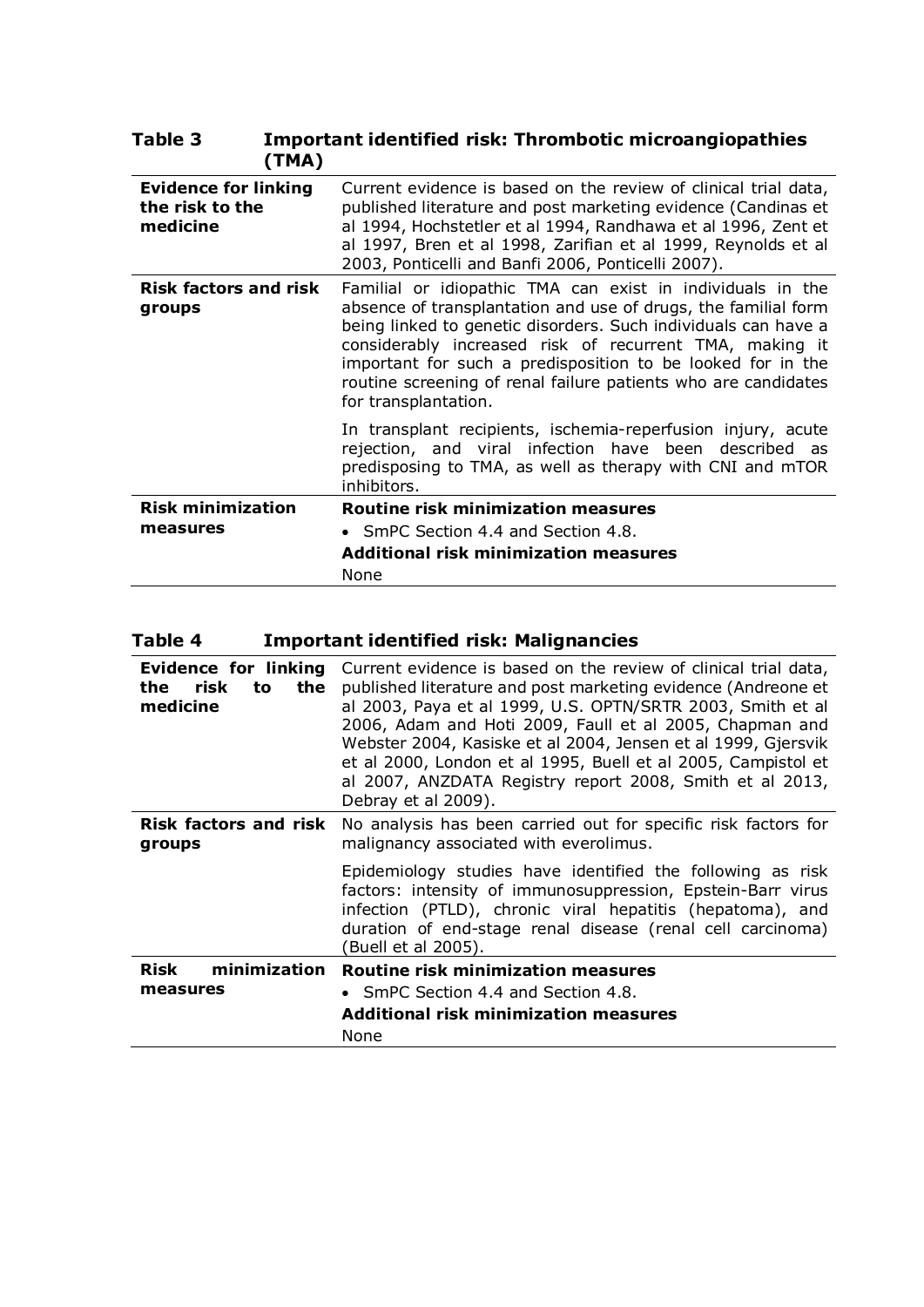| Table 5                                                             | <b>Important potential risk: Impaired male fertility</b>                                                                                                                                                                                                                                                                                                                      |
|---------------------------------------------------------------------|-------------------------------------------------------------------------------------------------------------------------------------------------------------------------------------------------------------------------------------------------------------------------------------------------------------------------------------------------------------------------------|
| <b>Evidence for linking</b><br>risk<br>the<br>to<br>the<br>medicine | Not available. There are literature reports of reversible<br>azoospermia and oligospermia in patients treated with mTOR<br>inhibitors. Preclinical toxicology studies have shown that mTOR<br>inhibitors can reduce spermatogenesis                                                                                                                                           |
| <b>Risk factors and risk</b><br>groups                              | Risk factors are unknown                                                                                                                                                                                                                                                                                                                                                      |
| minimization<br><b>Risk</b><br>measures                             | <b>Routine risk minimization measures</b><br>• SmPC Section 4.4.                                                                                                                                                                                                                                                                                                              |
|                                                                     | <b>Additional risk minimization measures</b>                                                                                                                                                                                                                                                                                                                                  |
|                                                                     | None                                                                                                                                                                                                                                                                                                                                                                          |
| Table 6                                                             | Important potential risk: Unfavourable outcome of<br>everolimus exposure during pregnancy and breast-feeding                                                                                                                                                                                                                                                                  |
| <b>Evidence for linking</b><br>risk<br>the<br>to<br>the<br>medicine | Limited data is available for association of use of Certican and<br>adverse outcome of pregnancy. Experimentation<br>has<br>suggested that in mammals the PI-3/AKT/mTOR pathway<br>plays an important role in the control and growth of embryonic<br>cells, with the possibility for this to be interrupted, at least<br>partially, by mTOR inhibition (Murakami et al 2004). |
| <b>Risk factors and risk</b> Not relevant<br>groups                 |                                                                                                                                                                                                                                                                                                                                                                               |
| minimization<br><b>Risk</b><br>measures                             | <b>Routine risk minimization measures</b><br>• SmPC Section 4.6                                                                                                                                                                                                                                                                                                               |
|                                                                     | <b>Additional risk minimization measures</b>                                                                                                                                                                                                                                                                                                                                  |
|                                                                     | None                                                                                                                                                                                                                                                                                                                                                                          |
| Table 7                                                             | Missing information: Use in pediatric population                                                                                                                                                                                                                                                                                                                              |
| the<br>medicine                                                     | <b>Evidence for linking</b> The clinical experience in pediatric population remains limited<br><b>risk</b> to the and provide insufficient experience to recommend the use of<br>everolimus in pediatric population.                                                                                                                                                          |
|                                                                     | Evidence generation by regular monitoring of data from<br>pediatric use to identify new safety information with use of<br>everolimus or any trends/patterns in AEs reported in pediatric<br>cases that are different from general population AEs.                                                                                                                             |
| <b>Risk factors and risk</b><br>groups                              | Not relevant                                                                                                                                                                                                                                                                                                                                                                  |
| minimization<br><b>Risk</b><br>measures                             | Routine risk minimization measures<br>SmPC Section 4.2                                                                                                                                                                                                                                                                                                                        |
|                                                                     | <b>Additional risk minimization measures</b>                                                                                                                                                                                                                                                                                                                                  |
|                                                                     | None                                                                                                                                                                                                                                                                                                                                                                          |
|                                                                     |                                                                                                                                                                                                                                                                                                                                                                               |